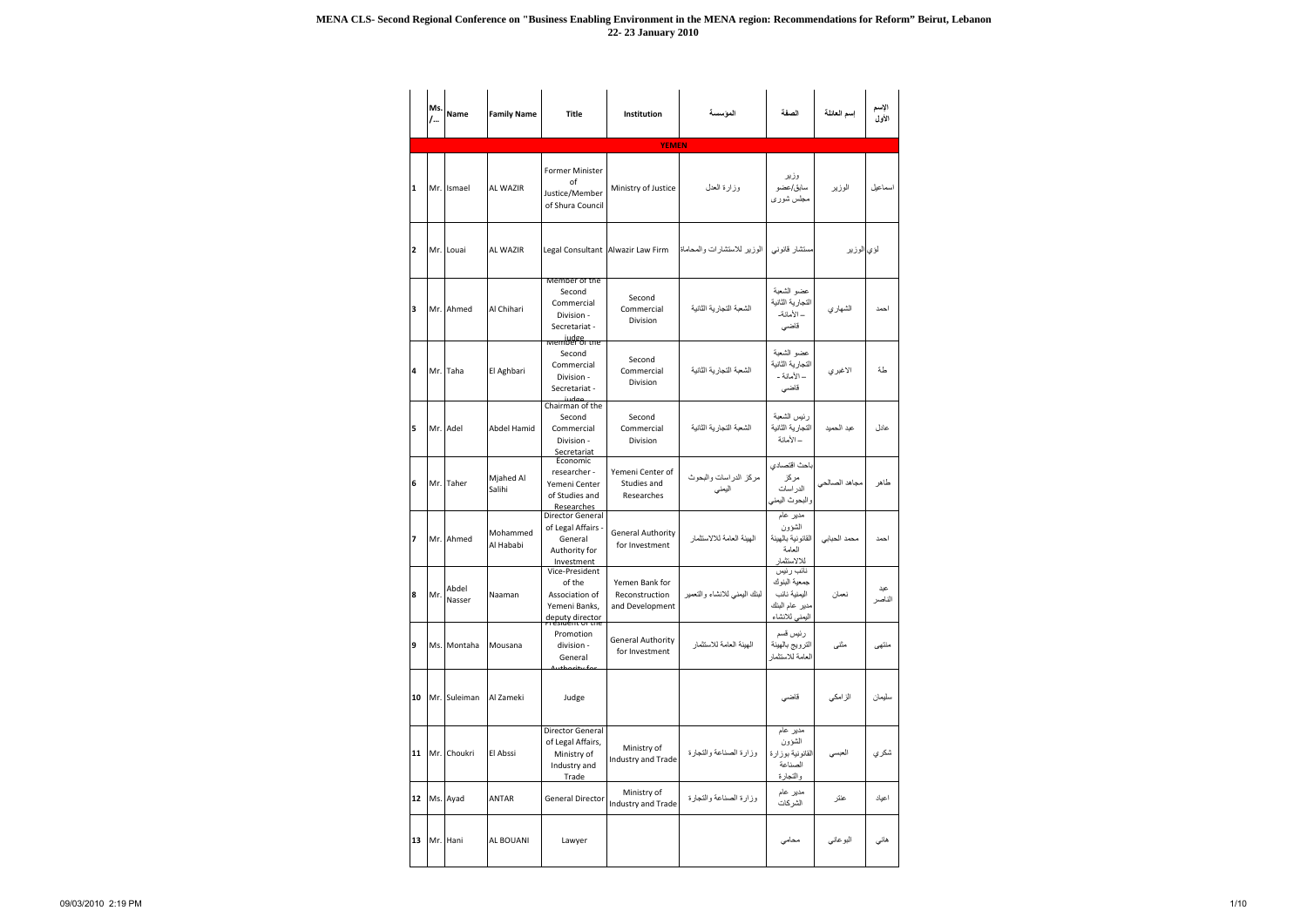|    | ۱  | Ms. Name   | <b>Family Name</b> | <b>Title</b>                             | Institution                             | المؤسسة                               | الصفة                                    | إسم العائلة | الإسم<br>الأول |
|----|----|------------|--------------------|------------------------------------------|-----------------------------------------|---------------------------------------|------------------------------------------|-------------|----------------|
| 14 |    | Mr. Shaher | <b>AI SALIHI</b>   | Advisor                                  | Ministry of Justice                     | وزارة العدل                           | مستشار                                   | الصالحي     | شاهر           |
| 15 |    | Mr. Ismail | <b>AL MAHAQERI</b> | Professor of Civil<br>Law-Deputy<br>Dean | Law School- Sanaa<br>University         | كلية الشريعة والقانون- جامعة<br>صنعاء | استاذ المقانون<br>المدنى- نائب<br>العميد | المحاقر ي   | اسماعيل        |
| 16 | Ms | Bushra     | <b>AL ERYANI</b>   | Chief of Women<br>Committee              | <b>Nations Volition</b><br>Organization | ارادة الشعب للتنمية                   | مديرة لجنة<br>المراة                     | الارياني    | بشرى           |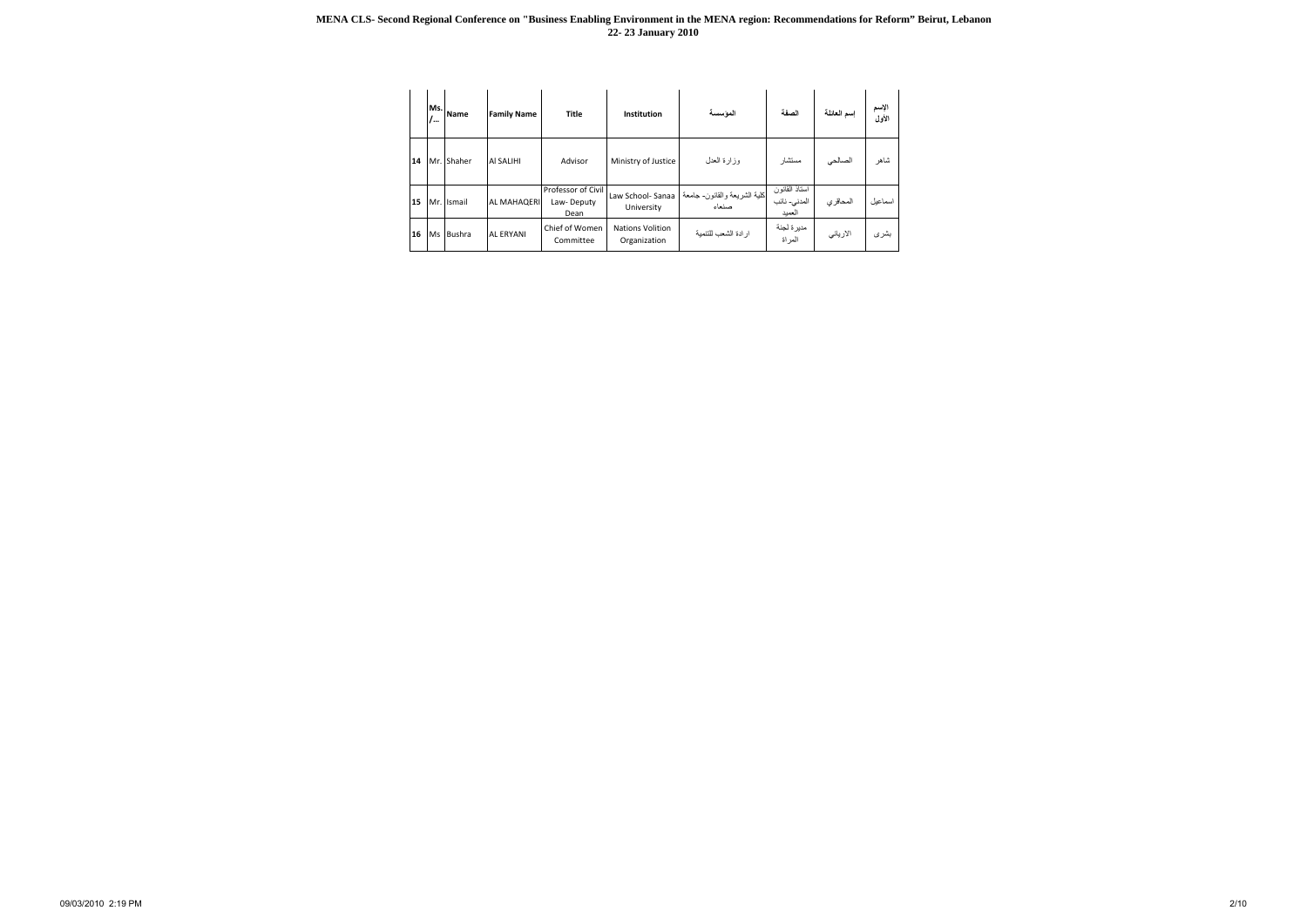|                | Ms.<br>/ | <b>Name</b>         | <b>Family Name</b>               | <b>Title</b>                                                                           | Institution                                        | الموسسة                                                  | الصفة                                                                | إسم العائلة | الإسم<br>الأول |
|----------------|----------|---------------------|----------------------------------|----------------------------------------------------------------------------------------|----------------------------------------------------|----------------------------------------------------------|----------------------------------------------------------------------|-------------|----------------|
| 17             |          | Mr. Hamza           | <b>AL ANESI</b><br><b>SHAHER</b> | Lawyer                                                                                 |                                                    |                                                          | محام                                                                 | شاهر        | حمزة           |
| 18             |          | Mr. AbdulQawi KAMEL |                                  | <b>General Director</b><br>for Specialized<br>Courts                                   | Ministry of Justice                                | وزارة العدل                                              | مدیر عام<br>المحاكم<br>المتخصصة                                      | كامل        | عبد القوي      |
| 19             |          | Mr. Ismael          | El Mouchki                       |                                                                                        |                                                    |                                                          |                                                                      | الموشكى     | اسماعيل        |
| 20             |          | Mr. Ismail          | <b>MOFADAL</b>                   | Head of Legal<br>Department                                                            | Ministry of Justice                                | وزارة العدل                                              | رئيس الدائر ة<br>القانونية                                           | مفضل        | اسماعيل        |
|                |          |                     |                                  |                                                                                        | Lebanon                                            |                                                          |                                                                      |             |                |
| $\mathbf{1}$   |          | Mr. Ghaleb          | Ghanem                           | head of the<br>Supreme Judicial<br>Council                                             | head of the<br>Supreme Judicial<br>Council         | مجلس القضاء الأعلمي                                      | رئيس مجلس<br>القضاء الأعلى                                           | غانم        | غالب           |
| $\overline{2}$ |          | Mr. Serge           | Najjar                           | Lawyer/Lebanes<br>e National Expert                                                    | Najjar Law Firm                                    | نجار للمحاماة                                            | محام/ الخبير<br>الوطني اللبناني                                      | نجار        | سير ج          |
| 3              |          | Ms. Gizelle         | Zouein                           | Attorney                                                                               | Najjar Law Firm                                    | نجار للمحاماة                                            | محامية                                                               | زوين        | جيزيل          |
| 4              |          | Mr. Samir           | Nasr                             | Economist                                                                              | Etudes et<br>Conultations<br>Economiques (ECE)     | مركز الادراسات<br>والاستشارات الاقتصادية                 | خبير<br>اقتصادي                                                      | نصر         | سمير           |
| 5              |          | Ms. Ghada           | Safar                            | Senior Legai<br>Trade<br>Specialist/Intelle<br>ctual Property<br>Evnort                | Ministry of<br>Economy and<br>Trade                | وزارة الاقتصاد والتجارة                                  | احلصناصتى<br>اول قانوني في<br>الشؤون<br>التجار ية/خبير<br>لكرة فكررة | سفر         | غاده           |
| 6              |          | Mr. Paola           | Chaktoura                        | Director                                                                               | AmCham Lebanon                                     | غر فه التجار ة الامير كيه                                | مدير                                                                 | شختورا      | باولا          |
| 7              |          | Mr. Sami            | Abdel Karim                      | Professor                                                                              | Faculty of Law-<br>BAU                             | اللبنانية، لبنان<br>كلية الحقوق - جامعة بيروت<br>العربية | أستاذ جامعي                                                          | عبد الكريم  | سامى           |
| 8              |          | Mr. Sami            | Raphael                          | <b>General Manager</b>                                                                 | System<br>Assessement and<br>Management            | إدارة وتقييم الأنظمة                                     | مدير عام                                                             | رفايل       | سامی           |
| 9              |          | Mr. Walid           | Kassir                           | Professor at USJ<br>Law School                                                         | USJ Law Center-<br>Kassir Law Center               | مركز الحقوق في الجامعة<br>اليسوعية - مركز قصير<br>للحقوق | أستاذ جامعي -<br>الجامعة<br>اليسوعية - كلية<br>الحقوق                | قصير        | وليد           |
| 10             |          | Mr. Michel          | El Feghali                       | Lawyer                                                                                 |                                                    |                                                          | محامي                                                                | فعالى       | ميشال          |
| 11             |          | Mr. Mohamed Saadie  |                                  | President                                                                              | Dannieh<br>Municipalities<br>Union                 | اتحاد بلديات الضنية                                      | رئيس                                                                 | سعديه       | محمد           |
| 12             |          | Mr. Dany            | Naous                            | Lawyer and<br>Legal Advisor                                                            |                                                    |                                                          | محام ومستشار<br>قانوني                                               | نعوس        | دانی           |
| 13             |          | Mr. Imad            | Hoballah                         | Commissioner,<br><b>Board Member</b><br>Head of<br>Telecommunicati<br>ons technologies | Telecommunicatio<br>ns Regulatory<br>Auhtority-TRA | هيئة تنظيم الاتصالات                                     | مفوض ، عضو<br>مجلس الإدارة،<br>رئيس وحدة<br>تقنيات<br>الاتصالات      | حباشه       | عماد           |
| 14             |          | Ms. Hafiza          | El Sayed                         | Dean of the<br>faculty of law<br>beirut Arab<br>University                             | Faculty of law<br>beirut Arab<br>University        | كلية الحقوق - جامعة بيروت<br>العربية                     | عميد كلية<br>الحقوق -<br>جامعة بيروت<br>العربية                      | السيد       | حفيظة          |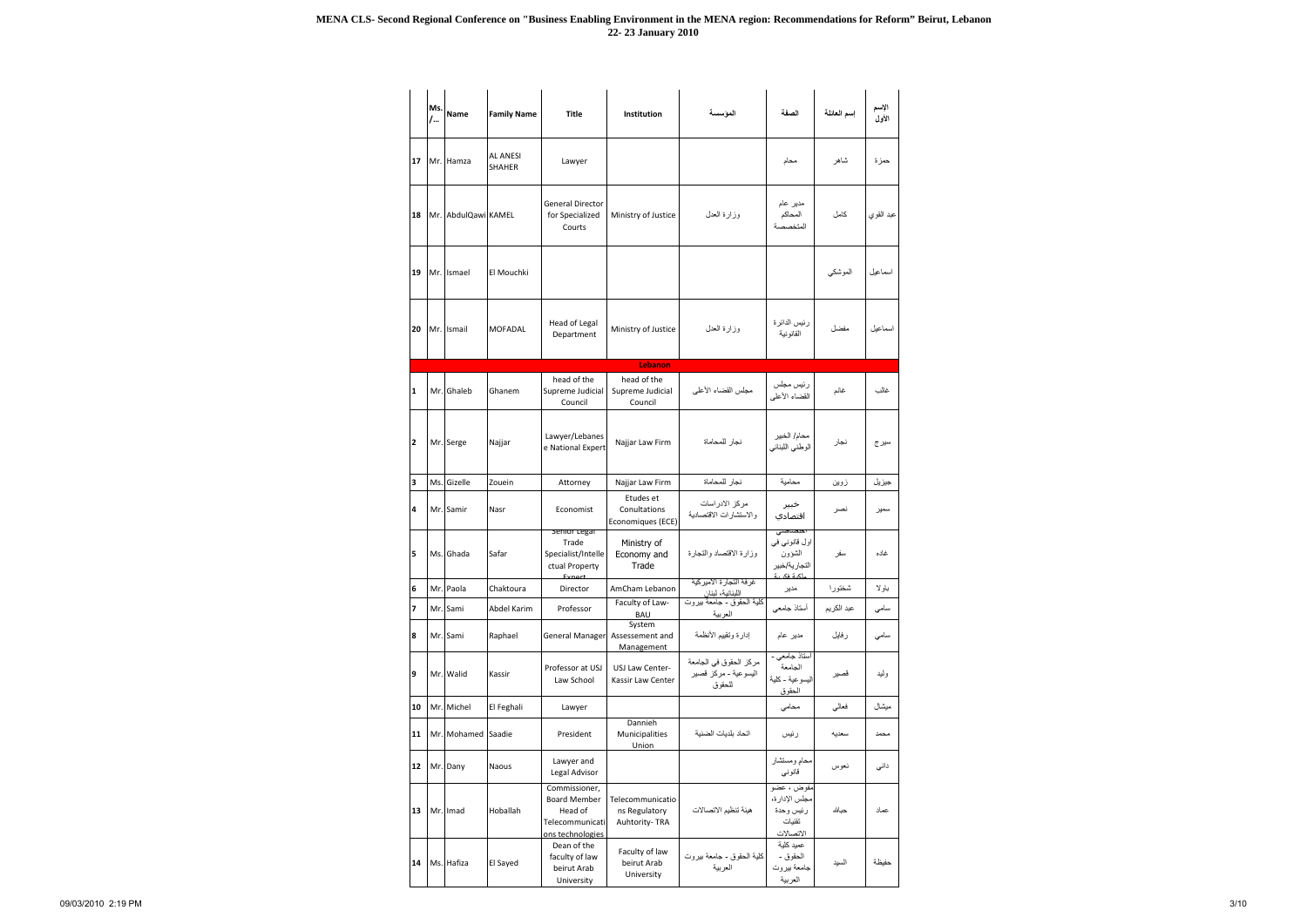|    | Ms.<br>$/$ | <b>Name</b>          | <b>Family Name</b> | Title                                                                                              | Institution                                 | الموسسة                                                                          | الصفة                                                                           | إسم العائلة | الإسم<br>الأول |
|----|------------|----------------------|--------------------|----------------------------------------------------------------------------------------------------|---------------------------------------------|----------------------------------------------------------------------------------|---------------------------------------------------------------------------------|-------------|----------------|
| 15 |            | Ms. Hana             | El Haddad          | infornatique<br>universite<br>libanaise<br>Expert<br>informatique<br>legal aupres des<br>tribunaux | Lebanese<br>University                      | الجامعة اللبنانية                                                                | ستاذة في<br>الجامعة<br>اللبنانية<br>خبيرة<br>معلوماتية<br>محلفة امام<br>المحاكم | الحداد      | هناء           |
| 16 |            | Mr. Pierre           | El Khoury          | Dr. In IP                                                                                          |                                             |                                                                                  | نكتور<br>متخصص فے                                                               | الخوري      | بيار           |
| 17 |            | Mr. Abdul Aziz Jomaa |                    | Lawyer                                                                                             |                                             |                                                                                  | محام                                                                            | جمعة        | عبدالعزيز      |
| 18 |            | Mr. Walid            | Akoum              | Judge                                                                                              | Ministry of Justice                         | وزارة العدل                                                                      | قاضي                                                                            | عاكوم       | وليد           |
| 19 |            | Ms. Faten            | Hawwa              | Legal Consultant                                                                                   |                                             | عضو المنظمة الدولية لخبراء<br>تر اخيص الملكية الفكرية                            | مستشارة قانونية                                                                 | حوى         | فاتن           |
| 20 |            | Mr. Hana             | El Amil            | Head of the<br>cultural affairs<br>department in<br>the Ministry of<br>Culture                     | Ministry of Culture                         | وزارة الثقافة                                                                    |                                                                                 | العميل      | حنا            |
| 21 |            | Ms. Mona             | Fares              | Representative<br>minister of<br>tourism                                                           | Minsiter of<br>Tourism                      | وزارة السياحة                                                                    | ممثل وزير<br>السياحة                                                            | فارس        | منی            |
| 22 |            | Mr. Nelly            | Rihan              | Lawyer                                                                                             | UNDP-<br>POGAR/project<br>Manager           | برنامج إدارة الحكم في الدول<br>العربية - برنامج الأمم<br>المتحدة الإنمائي/ مديرة | محامى                                                                           | ريحان       | نبللي          |
| 23 |            | Mr. Abdullah         | Abdullah           | Professor-                                                                                         | Faculty of law<br>beirut Arab<br>University | كلية الحقوق بجامعة بيروت<br>العربية                                              | خبير استشاري<br>- استاذ جامعي                                                   | عيدالله     | عبدالله        |
| 24 |            | Mr. Michel           | Feghali            | Lawyer                                                                                             |                                             |                                                                                  | محامى                                                                           | فغالى       | ميشال          |
| 25 |            | Mr. Salim            | Osta               | Lawyer                                                                                             | Beirut Bar<br>Association                   | نقابة محامي بيروت                                                                | محامي                                                                           | اسطا        | سليم           |
| 26 | Mrs        | Kawn                 | Touma              | representative<br>Ministry of<br>Youth and Sports                                                  | Ministry of Youth<br>and Sports             | وزارة الشباب والرياضة                                                            | ممثلة معالى<br>وزير الشبا <del>]</del><br>والرياضة<br>الدكتور غلي<br>عبدالله    | توما        | كون            |
| 27 | Mr.        | Tamer                | Shbeeb             | <b>First Secretary</b>                                                                             | Saudi Arabia<br>Embassy                     | السفارة السعودية في بيروت                                                        | سکریتیر اول                                                                     | الشبيب      | تامر           |
| 28 |            | Mr. Jospeh           | El Hajjal          | Chief of State                                                                                     | <b>Internal Security</b><br>Forces          | قوى الأمن الداخلي                                                                | رئيس هيئة<br>الأرك <u>ان</u>                                                    | حجل         | جوزيف          |
| 29 |            | Ms. Rouba            | Chalabi            | Governmental<br><b>Affairs Manager</b>                                                             | Janssen Cilag                               | جانسن سيلاغ                                                                      | مدير الشؤون<br>الحكومية                                                         | شلبي        | ربى            |
| 30 |            | Mr. Lassad           | Mhirsi             | Conseiller                                                                                         | <b>Tunisian Embassy</b><br>in lebanon       | سفار ة تونس في بير وت                                                            | مستشار                                                                          | المحبصري    | الاسعد         |
| 31 |            | Mr. Rami             | Kiwan              |                                                                                                    | <b>CRI</b><br>American                      | مؤسسه البحوت<br>، الاستشار ات                                                    |                                                                                 | كيوان       | رامي           |
| 32 |            | Mr. Arslan           | <b>SINNO</b>       | Vice President-                                                                                    | Lebanese<br>Chamber of                      | غرفة التجارة الأميركية<br>اللبنانية                                              | نائب مدير                                                                       | سنو         | ارسلان         |
| 33 |            | Mr. Hussein          | Ajami              | Lawyer                                                                                             |                                             |                                                                                  | محامي                                                                           | عجمى        | حسن            |
| 34 | Mr.        | Jean                 | Fahed              | Judge                                                                                              |                                             |                                                                                  | قاضى                                                                            | فهد         | جان            |
| 35 | Mr.        | Firas                | Abdo               | Lawyer                                                                                             |                                             |                                                                                  | محامى                                                                           | عبدو        | فيراس          |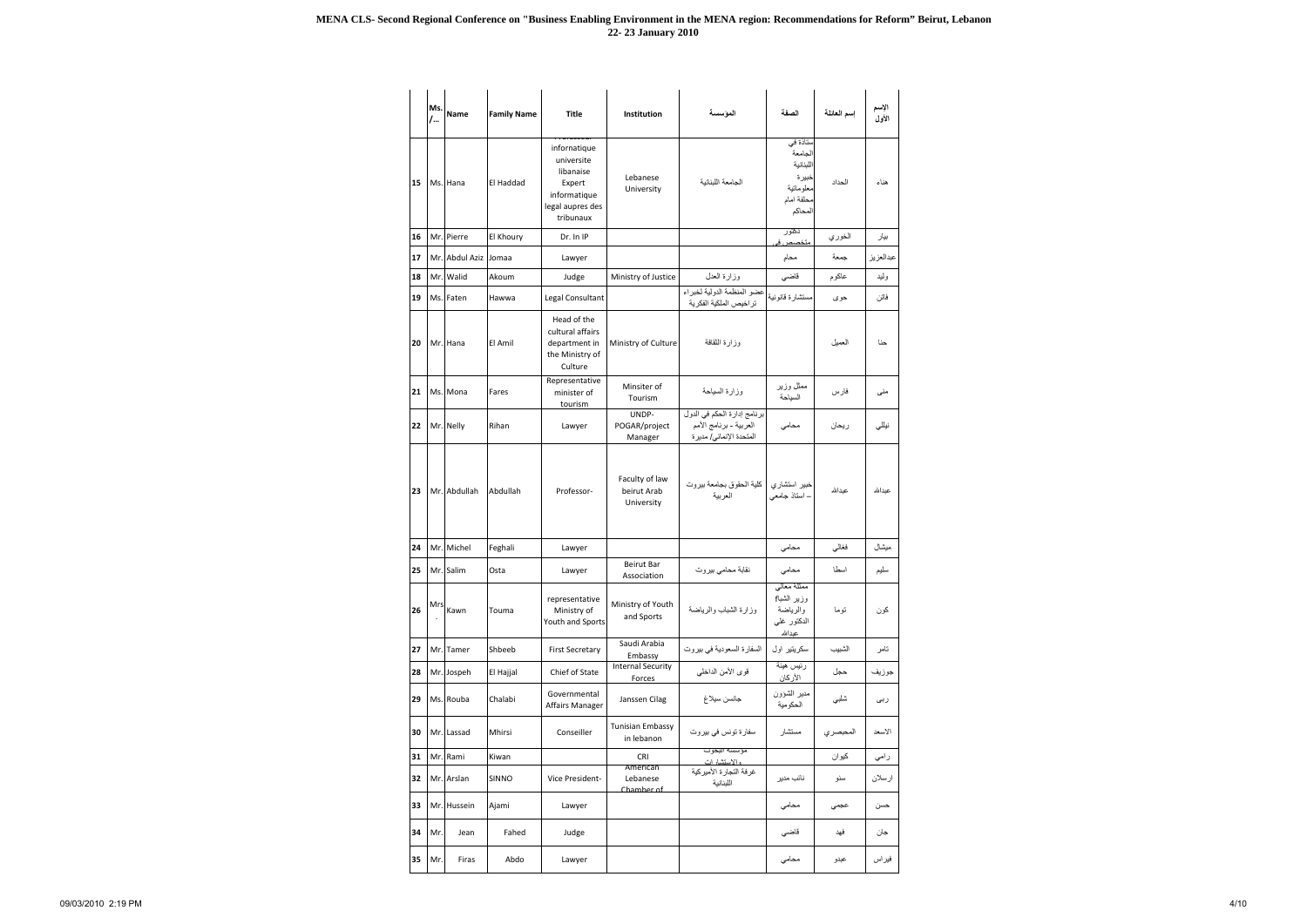|    | Ms.<br>/ | <b>Name</b>  | <b>Family Name</b> | <b>Title</b>                                               | Institution                                        | الموسسة                                     | الصفة                                                                                   | إسم العائلة | الإسم<br>الأول |
|----|----------|--------------|--------------------|------------------------------------------------------------|----------------------------------------------------|---------------------------------------------|-----------------------------------------------------------------------------------------|-------------|----------------|
| 36 | Mr.      | Rami         | Itani              | Lawyer                                                     |                                                    |                                             | محامى                                                                                   | عيتاني      | رامی           |
| 37 | Mr.      | Sassin       | Assaf              | Academic-<br>General<br><b>Secretary ACRLI</b>             | <b>ACRLI</b>                                       | لمركز العربي لتطوير حكم<br>القانون والنزاهة | احاتي <i>مي</i> - 21 ميل<br>العام في<br>المركز العربي<br>لتطوير حكم<br>القانعان والززار | عساف        | ساسين          |
| 38 | Mr.      | Amine        | Awad               | Banker                                                     |                                                    |                                             | مصرقى                                                                                   | عواد        | امين           |
| 39 | Mr.      | Sayed        | Kaado              |                                                            |                                                    |                                             |                                                                                         | كعدو        | سايد           |
| 40 | Ms.      | Leila        | Mobayed            |                                                            |                                                    |                                             |                                                                                         | مبيض        | ليلى           |
| 41 | Mr.      | Mostafa      | Abou Amr           |                                                            |                                                    |                                             |                                                                                         | ابو عمر     | مصطفى          |
| 42 | Mr.      | Samir        | Hammoud            |                                                            |                                                    |                                             |                                                                                         | حمود        | سمير           |
| 43 | Mr.      | Walid        | Wardeh             |                                                            | Project Manager Tomorrow's Advice                  | استشارة الغد                                | مدبر مشروع                                                                              | ورده        | وليد           |
| 44 | Ms.      | Eliane       | Azzar              | Junior Auditor                                             | Tomorrow's Advice                                  | استشارة الغد                                | مدقق حسابات                                                                             | عازار       | اليان          |
| 45 | Ms.      | Doha         | El-Banna           | Junior Auditor                                             | Tomorrow's Advice                                  | استشارة الغد                                | مدقق حسابات                                                                             | البنا       | ضحى            |
| 46 | Ms.      | Laura        | Wakim              | Auditor                                                    | <b>Tomorrow's Advice</b>                           | استشارة الغد                                | مدقق                                                                                    | واكيم       | لورا           |
| 47 | Mr.      | Samer        | Jawhary            | IT officer                                                 | <b>Tomorrow's Advice</b>                           | استشارة الغد                                | موظف<br>تكنو لو حيا                                                                     | جو هر ي     | سامر           |
| 48 | Mr.      | Nabil        | Sabbah             | Senior<br>Accountant                                       | Tomorrow's Advice                                  | استشارة الغد                                | محاسب أول                                                                               | صباح        | نبيل           |
| 49 | Ms.      | Nancy        | Al-Hajj            | Student                                                    |                                                    |                                             | باحث                                                                                    | الحاج       | نانسي          |
| 50 | Ms.      | Khadija      | Shayah             | Student                                                    |                                                    |                                             | باحث                                                                                    | شياح        | خديجة          |
| 51 | Ms.      | Malak        | Al-Khansa          | Student                                                    |                                                    |                                             | باحث                                                                                    | الخنسا      | ملاك           |
| 52 | Ms.      | Vera         | <b>Bou Diab</b>    | Researcher                                                 |                                                    |                                             | ياحث                                                                                    | بو دیاب     | فيرا           |
| 53 | Ms.      | Lama         | Haddar             | Researcher                                                 |                                                    |                                             | ياحث                                                                                    | هدار        | لمى            |
| 54 | Mr.      | Mohamma      | Bady               | Researcher                                                 |                                                    |                                             | ياحث                                                                                    | بادى        | محمد           |
| 55 | Ms.      | Lama         | Mokdad             | Researcher                                                 |                                                    |                                             | ياحث                                                                                    | مقداد       | لمی            |
| 56 |          | Ms. Pascale  | <b>Bannat</b>      | Researcher                                                 |                                                    |                                             | باحث                                                                                    | بنات        | باسكال         |
| 57 |          | Mr. Riyam    | Younes             | Justicia<br>foundation for<br>develop. And<br>human rights |                                                    |                                             | مؤسسة<br>جوستيسيا<br>لتعزيز للتنمية<br>وحقوق الإنسان                                    | يونس        | ريام           |
| 58 |          | Ms. Claude   | Knesevitch         |                                                            | U.S. Embassy                                       | السفار ة الأمير كية                         |                                                                                         | كناز فيتش   | كلود           |
| 59 |          | Mr. Abdallah | <b>Basbous</b>     | Lawyer                                                     | <b>Abdallah Basbous</b><br>Law Firm<br>Ministry of | مكتب عبدالله بصبوص<br>للمحاماة              | محامي                                                                                   | بصبوص       | عبد الله       |
| 60 |          | Ms. Rita     | Feghali            | <b>Legal Specialist</b>                                    | <b>Fconomy</b>                                     | وزارة الاقتصاد                              | خبير قانوني                                                                             | فغالي       | ريتا           |
| 61 |          | Ms. Edmond   | Shaghoury          | Counselor                                                  |                                                    |                                             | مستشار                                                                                  | شاغوري      | إدمون          |
| 62 | Mr. Joe  |              | Karam              |                                                            |                                                    |                                             |                                                                                         | کرم         | جو             |
| 63 |          | Mr. Elias    | Baroudi            | <b>Deputy General</b><br>Manager                           | Al-Iktisad Wal<br>Aamal                            | الاقتصاد والأعمال                           | نائب مدير عام                                                                           | بارودي      | إلياس          |
| 64 |          | Mr. Nassib   | Eid                | Consultant                                                 | <b>Tomorrow's Advice</b>                           | استشار ة الغد                               | مستشار                                                                                  | عيد         | نسيب           |
| 65 |          | Mr. Nour     | Fayad              | Researcher                                                 |                                                    |                                             | باحث                                                                                    | فياض        | نور            |
| 66 |          | Ms. Loubna   | Chams              | Researcher                                                 |                                                    |                                             | ياحث                                                                                    | شمس         | لبنى           |
| 67 |          | Mr. Hady     | Succar             | Lawyer                                                     |                                                    |                                             | محامى                                                                                   | سكر         | هادي           |
| 68 | Mr.      | Mohamma      | Darwish            | Press                                                      |                                                    |                                             | صحافي                                                                                   | درويش       | محمد           |
| 69 |          | Ms. Rana     | Bou Baraki         |                                                            | Tomorrow's Advice                                  | استشارة الغد                                |                                                                                         | بو بركة     | رنا            |
| 70 |          | Ms. Katya    | Kayan              | Lawyer                                                     | Ibrahim Najjar Law<br>Firm                         | مكتب ابر اهيم نجار للمحاماة                 | محام                                                                                    | كيان        | كاتيا          |
| 71 |          | Ms. Sawsan   | Tir                |                                                            | Tomorrow's Advice                                  | استشارة الغد                                |                                                                                         | طير         | سوسن           |
| 72 |          | Mr. Tarek    | Karaali            |                                                            |                                                    |                                             |                                                                                         | كر على      | طارق           |
| 73 |          | Mr. Anthony  | Dahan              |                                                            | Tomorrow's Advice                                  | استشارة الغد                                |                                                                                         | دهان        | أنتوني         |
| 74 | Mr. Ali  |              | Karaki             | Researcher                                                 |                                                    |                                             | باحث                                                                                    | كركي        | علي            |
| 75 |          | Ms. Fidaa    | Sareyyedine        | Researcher                                                 |                                                    |                                             | باحثة                                                                                   | سري الدين   | فداء           |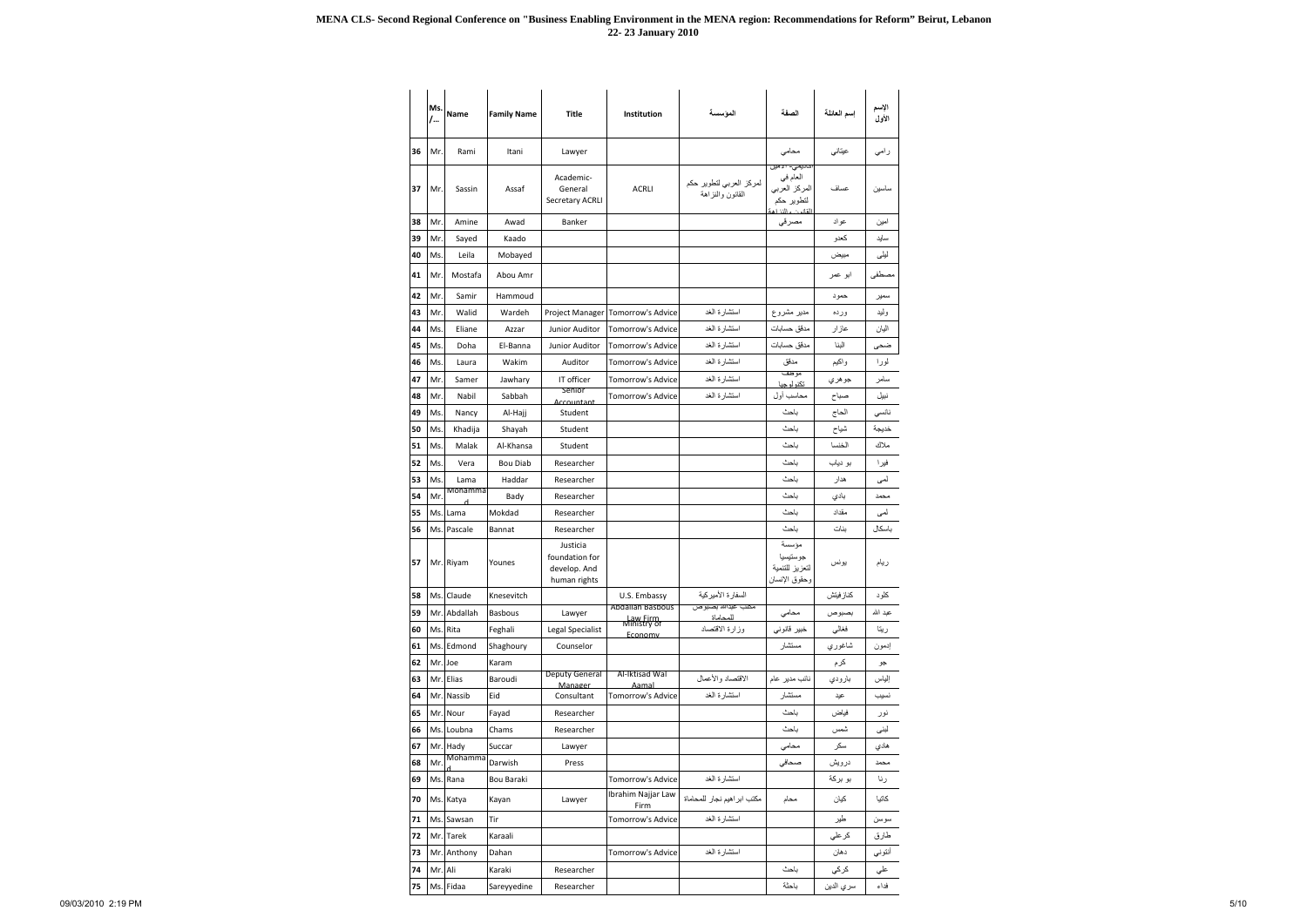|                | Ms.<br>/ | Name         | <b>Family Name</b>  | Title                                                                                                                                 | Institution                                                           | المؤسسة                                               | الصفة                                                                                                                                          | إسم العائلة               | الإسم<br>الأول |
|----------------|----------|--------------|---------------------|---------------------------------------------------------------------------------------------------------------------------------------|-----------------------------------------------------------------------|-------------------------------------------------------|------------------------------------------------------------------------------------------------------------------------------------------------|---------------------------|----------------|
| 76             |          | Ms. Batoul   | Rawada              | Researcher                                                                                                                            |                                                                       |                                                       | باحثة                                                                                                                                          | روادة                     | بتول           |
| 77             |          | Ms. Aline    | Farhat              | Lawyer                                                                                                                                |                                                                       |                                                       | باحثة                                                                                                                                          | فرحات                     | ألين           |
| 78             |          | Ms. Mirvat   | Zahreddien          | Researcher                                                                                                                            |                                                                       |                                                       | باحثة                                                                                                                                          | ز هر الدين                | مرفت           |
| 79             |          | Mr. Ziad     | Jazzar              | Colonel                                                                                                                               |                                                                       |                                                       | عقيد                                                                                                                                           | جزار                      | زياد           |
| 80             |          | Mr. Tarek    | Torbey              | Judge                                                                                                                                 |                                                                       |                                                       | قاضي                                                                                                                                           | طربيه                     | طارق           |
| 81             |          | Mr. Shady    | Kerbala             | Researcher                                                                                                                            |                                                                       |                                                       | ياحث                                                                                                                                           | كربلا                     | شادي           |
| 82             |          | Ms. Rana     | <b>Bou Barakat</b>  |                                                                                                                                       | <b>Tomorrow's Advice</b>                                              | استشار ة الغد                                         |                                                                                                                                                | بو بركات                  | رنا            |
| 83             |          | Mr. Roger    | Melki               | Advisor to the<br>Ministry of<br>Finance                                                                                              |                                                                       |                                                       | مستشار في<br>وزارة المالية                                                                                                                     | ملكي                      | روجيه          |
| 84             |          | Mr. Fadel    | Daher               | Researcher in<br>Criminology<br>affairs                                                                                               |                                                                       |                                                       | باحث في<br>الشؤون<br>الجنائية و                                                                                                                | ضاهر                      | فضل            |
|                |          |              |                     |                                                                                                                                       | <b>UAE</b>                                                            |                                                       |                                                                                                                                                |                           |                |
| 1              |          | Ms. Dania    | Moucharab           | <b>National Advisor</b>                                                                                                               | <b>National Team</b>                                                  | الفريق الوطني                                         | مستشار<br>المشروع                                                                                                                              | مشورب                     | دانيا          |
| $\overline{2}$ |          | Mr. Karim    | <b>NASSIF</b>       | Lawyer                                                                                                                                | Habib Mulla law<br>Firm                                               | شركة حبيب الملا للمحاماة<br>و الاستشار ات القانو نبة  | محام                                                                                                                                           | ناصيف                     | كريم           |
| 3              | Mr.      | Mohamme<br>d | AL MOUHAIRI         | Senior Legal<br>Advisor/Arbitrat<br>or                                                                                                | Legal Affairs,<br>Dubai Executive<br>Council                          | الشؤون القانونية، المجلس<br>التنفيذي لحكومة دبي       | مستشار قانوني<br>اول ومحكم                                                                                                                     | المهير ي                  | محمد           |
| 4              |          | Mr. Ahmed    | AL MULLA            | Head of the<br>Commercial<br>Section in<br>Sharjah Federal<br>Appeal Court-<br>Member of the<br>Lecturers<br>Committee in<br>the ITJS | Institute of<br>Training & Judicial<br>Studies-Ministry<br>of Justice | معهد التدريب والدراسات<br>القضائبة                    | رئيس الدائرة<br>التجارية<br>بمحكمة<br>الشار قة<br>الاتحادية<br>الاستئنافية –<br>عضو هبئة<br>التدريس بمعهد<br>التدريب<br>والدر اسات<br>القضائبة | الملا                     | احمد           |
| 5.             |          | Ms. Lubna    | Qassim              | Legal Reform<br>Specialist                                                                                                            |                                                                       |                                                       | اخصائي قانوني                                                                                                                                  | قاسم                      | لبنى           |
| 6              |          | Mr. Khalid   | Mubasheri           | Director of Legal<br>Division in<br>Department of<br>economic<br><b>Develonment</b>                                                   | Legal Division in<br>Department of<br>economic<br>Development         | دائرة التنمية الاقتصادية<br>حكومة دبي                 | مدير الشؤون<br>القانونية                                                                                                                       | مباشري                    | خالد           |
|                |          | 7 Mr. Ahmed  | Obaid Bin<br>Meshar | Legal Advisor to<br>H.H. the Crown<br>Prince of Dubai<br>office                                                                       | H.H. the Crown<br>Prince of Dubai<br>office                           | مكتب سمو ولي عهد دبي                                  | المستشار<br>القانوني لمكتب<br>سمو ولي عهد<br>دبي                                                                                               | أحمد سعيد   عبيد بن مسحار |                |
| 8              | Dr.      | Moustafa     | Elbendari           | Senior Legal<br>Advisor                                                                                                               | The Government<br>of Dubai Legal<br>Affairs Department                | ديوان سمو حاكم دبي – دائرة<br>الشؤون القانونية لحكومة | أستاذ جامعى<br>ومستشار قانوني                                                                                                                  | البنداري                  | مصطفى          |
| 9              | Mr.      | Mohamme<br>d | Al Sawafi           | <b>General Manager</b>                                                                                                                | <b>Emirates Center</b><br>For Strategic<br>Studies and<br>Research    | مركز الامارات للدراسات<br>والبحوث الاستر اتيجية       | مدير ادارة<br>النشر العلمي<br>في المركز                                                                                                        | الصوافي                   | محمد           |
|                |          | 10 Mr. Dale  | Murphy              | <b>DSG Senior</b><br>Research Fellow                                                                                                  | Dubai School of<br>Government                                         | كلية دبي للإدارة الحكومية                             | باحث أول،<br>كلية دبي<br>للإدارة<br>الحكومية                                                                                                   | مورفي                     | دايل           |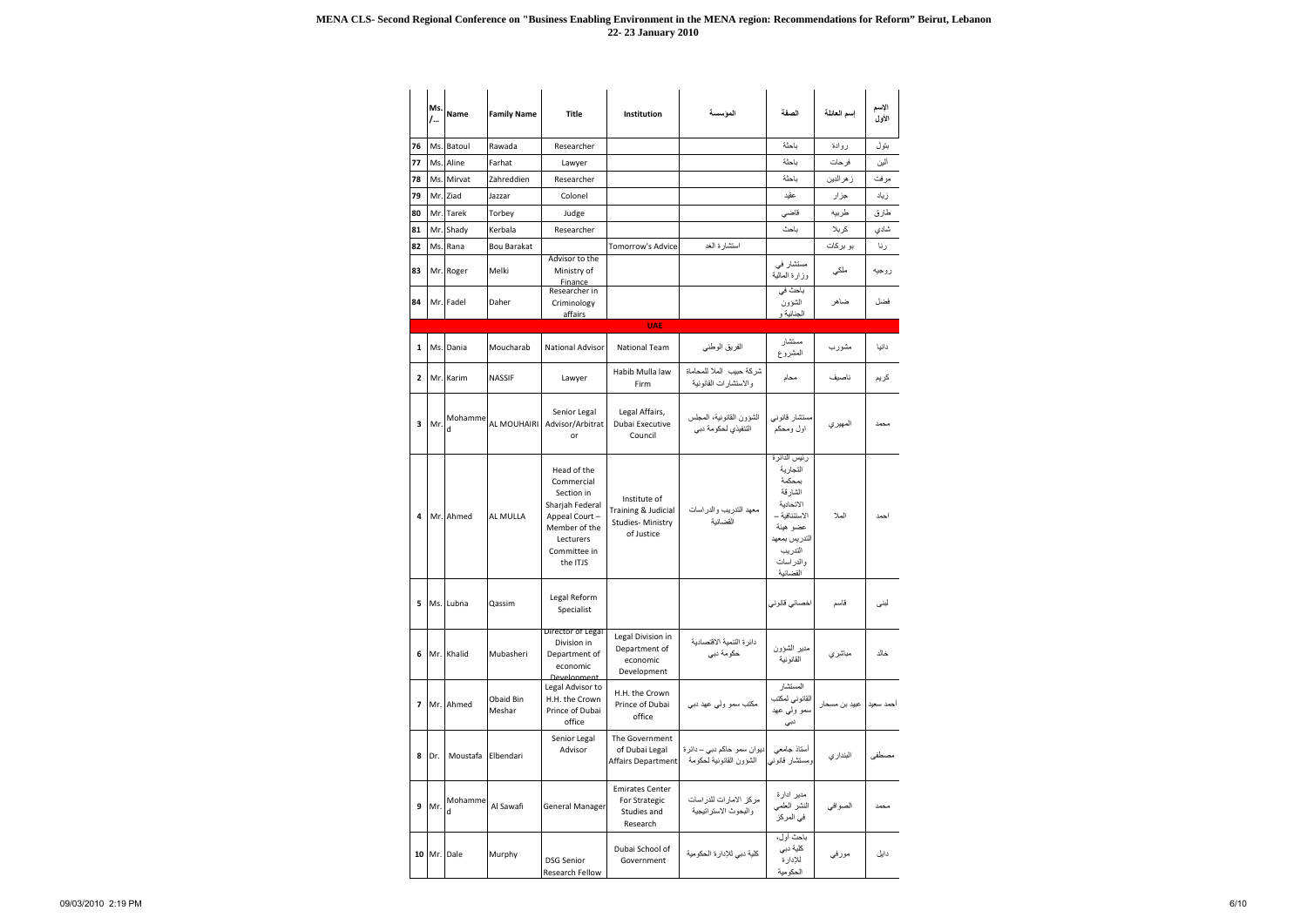|                          | Ms.<br>$/$ | Name                 | <b>Family Name</b> | <b>Title</b>                                                                                          | Institution                                            | المؤسسة                              | الصفة                                                                             | إسم العائلة | الإسم<br>الأول |
|--------------------------|------------|----------------------|--------------------|-------------------------------------------------------------------------------------------------------|--------------------------------------------------------|--------------------------------------|-----------------------------------------------------------------------------------|-------------|----------------|
|                          | 11 Mr.     | Jassim               | Alshamsi           | Dean, College of<br>Law                                                                               | <b>United Arab</b><br>Emirates<br>University           | جامعة الإمارات العربية<br>المتحدة    | عميد كلية<br>القانون                                                              |             | جاسم           |
|                          |            | 12 Mr. Aref          | Al Farra           | Legal Advisor                                                                                         | Abu Dhabi Future<br><b>Energy Company-</b><br>'Masdar' | شركة أبوظبي لطاقة<br>المستقبل، مصدر  | مستشار قانوني                                                                     | الفر ا      | عارف           |
| 13                       |            | Mr. Khaled           | Al Mouhairi        | Head of<br>International<br>Legal Institute<br>and partner at<br>the UAE Law<br>Firm                  |                                                        |                                      | رئيس معهد<br>القانون الدولمي<br>والشريك المدير<br>في مكتب<br>الامارات<br>للمحاماة | المهير ي    | خالد           |
|                          |            | 14 Mr. Nouri         | Khater             | Law Professor                                                                                         | <b>UAE University</b>                                  | جامعة الإمارات العربية<br>المتحدة    | استاذ جامعي                                                                       | خاطر        | نوري           |
|                          |            |                      |                    |                                                                                                       | <b>Tunisia</b>                                         |                                      |                                                                                   |             |                |
| $\mathbf{1}$             |            | Mr. Mohamed Ben frej |                    | <b>MENA CLS-</b><br><b>National Authors</b>                                                           | <b>National Team</b>                                   | الفريق الوطني                        | الكاتب الوطني<br>للمشروع                                                          | بن فر ج     | محمد           |
| $\overline{2}$           |            | Mr. Ahmed            | <b>WARFALI</b>     | Judge and<br>Researcher/<br>Member of the<br>National Team                                            | Center for Legal<br>and Judicial Studies               | الفريق الوطني                        | قاضى باحث،<br>رئيس فريق ،<br>مستشار قانوني                                        | الورفلي     | أحمد           |
| 3                        |            | Mr. Khalifa          | <b>TOUNEKTI</b>    | General for<br>Competition and<br>Economic<br>Research /<br>Member of the<br>National Team            | Ministry of<br>Commerce and<br>Handicrats              | الفريق الوطني                        | مدير عام<br>المنافسة<br>والأبحاث<br>اللاقتصادية                                   | التونكتي    | خليفة          |
| 4                        |            | Mr. Roshdi           | AL<br>MOHAMADI     | rnst beputy<br>Chairman of the<br>Council of<br>Competition<br>/Member of the<br><b>National Team</b> | Council of<br>Competition                              | الفريق الوطني                        | قاضى، النائب<br>الأول لرئيس<br>مجلس المنافسة<br>مساعدون                           | المحمدى     | رشدي           |
| 5                        | Mr.        | Wajdi                | KHAMAKHEM          | Director of<br>rehabilitation<br>services Unit                                                        | Ministry of<br>Commerce and<br>Handicrats              | وزارة التجارة والصناعات<br>التقليدية | مدير عام وحدة<br>تأهيل الخدمات،                                                   | خماخم       | وجدي           |
| 6                        |            | Mr. Assad            | Al Obaidy          | <del>in charge or the</del><br>task of the<br>Minister of<br>Trade and<br>Handicrafts                 | Ministry of<br>Commerce and<br>Handicrats              | وزارة التجارة والصناعات<br>التقليدية | مصعب بمهمه<br>ديوان السيد<br>وزير التجارة<br>والصناعات<br>التقاردية               | العبيدى     | لسعد           |
| $\overline{\phantom{a}}$ |            | Mr. Farhat           | <b>AL Toumi</b>    | <b>Business Lawyer</b>                                                                                |                                                        |                                      | محامي أعمال                                                                       | التومي      | فرحات          |
| 8                        |            | Mr. Sami             | <b>EL Kalal</b>    | <b>Business Lawyer</b>                                                                                |                                                        |                                      | محامي أعمال                                                                       | القلال      | سامى           |
| 9                        |            | Mr. Mohamed El Kolsi |                    | Judge, President<br>of the<br>Competition<br>Council                                                  | Competition<br>Council                                 | مجلس المنافسة                        | قاض، رئبس<br>مجلس المنافسة                                                        | القلسي      | محمد           |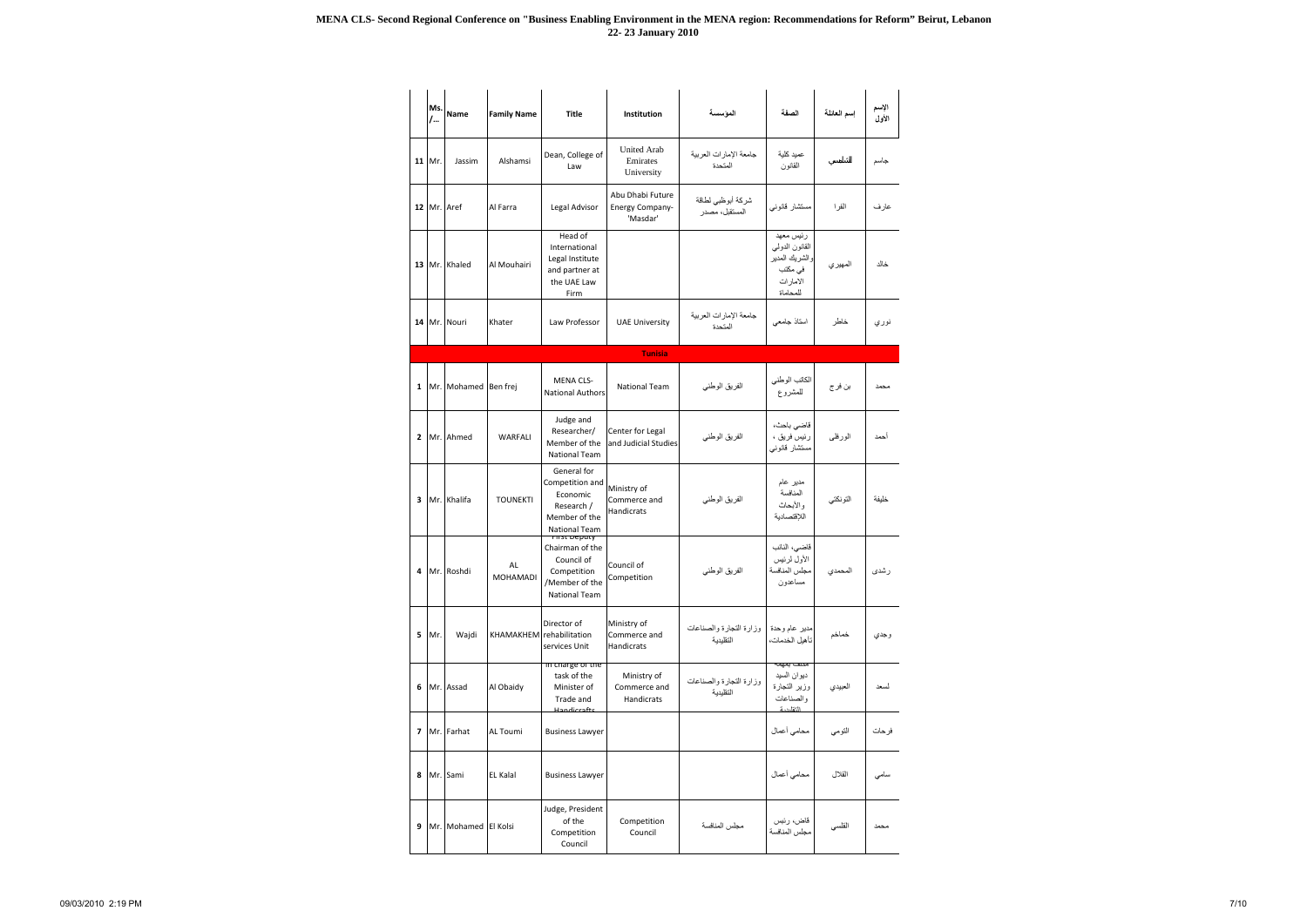|              | Ms.<br>$/$ | <b>Name</b>  | <b>Family Name</b> | <b>Title</b>                                                                                                                          | Institution                                                                                                         | الموسسة                              | الصفة                                                                                                                 | إسم العائلة | الإسم<br>الأول |
|--------------|------------|--------------|--------------------|---------------------------------------------------------------------------------------------------------------------------------------|---------------------------------------------------------------------------------------------------------------------|--------------------------------------|-----------------------------------------------------------------------------------------------------------------------|-------------|----------------|
| 10           |            | Mr. Anwar    | Monsary            | Administrative<br>Tribunal                                                                                                            | Administrative<br>Tribunal                                                                                          | المحكمة الإدارية                     | المحكمة<br>الإدارية                                                                                                   | منصري       | أنوار          |
|              |            | 11 Mr. Imad  | Abdel El<br>Jawad  | Professor of<br>economics                                                                                                             |                                                                                                                     |                                      | أستاذ اقتصاد                                                                                                          | عبد الجواد  | عماد           |
|              |            | 12 Mr. Sami  | <b>FRIKHA</b>      | Director<br>General, Center<br>of Judicial and<br>Legal Studies                                                                       | Center of Judicial<br>and Legal Studies                                                                             | مركز الدراسات القضائية<br>والقانونية | مدیر عام مرکز<br>الدر اسات<br>القضائية<br>والقانونية                                                                  | فريخه       | سامي           |
| 13           |            | Mr. Nazir    | <b>BENAMO</b>      | Lawyer/<br>Professor                                                                                                                  |                                                                                                                     |                                      | محامي/استاذ<br>جامعي                                                                                                  | بن عمو      | نذير           |
|              |            | 14 Mr. Maher | Al Fakih           | Director of the<br>Tunisian union<br>for Industry,<br>Commerce and<br>Handicrafts<br>(Employer's<br>Organization                      |                                                                                                                     |                                      | مدير بالإنحا <i>د</i><br>التونسي<br>للصناعة<br>والتجارة<br>والصناعات<br>التقليدية (منظمة<br><u>الأعراف)</u><br>مستشار | الفقيه      | ماهر           |
|              |            | 15 Mr. Nejib | Mokni              | Consultant of<br>public services -<br>Sub-director.                                                                                   | <b>Prime Ministry</b>                                                                                               | الوزارة الأولىي                      | المصالح<br>العمومية<br>كاهية مدير<br>بالنبابة                                                                         | مكني        | نجيب           |
|              |            |              |                    |                                                                                                                                       | <b>Regional Organization</b>                                                                                        |                                      |                                                                                                                       |             |                |
| $\mathbf{1}$ |            | Mr. Julien   | Levis              | <b>Private Sector</b><br>Development<br>Specialist                                                                                    | World Bank                                                                                                          | البنك الدولي                         | اختصاصي في<br>تنمية القطاع<br>الخاص                                                                                   | لموفيس      | جوليان         |
| $\mathbf{2}$ |            | Mr. Mathew   | Stephenson         | Economic<br>Program<br>Manager-<br>Middle East<br>Partnership<br>Initiative<br>Senior Attorney,                                       | Middle East<br>Partnership<br>Initiative<br>U.S. Department<br>of State                                             | مبادرة الشراكة الشرق<br>أوسطية       | مدير المشروع                                                                                                          | ستيفانسو ن  | مائيو          |
| 3            |            | Mr. James    | Filpi              | International-<br>Commercial Law<br>Development<br>Program<br>Office of the<br>General Counsel<br><b>US Department</b><br>of Commerce | Commercial Law<br>Development<br>Program<br>Office of the<br><b>General Counsel</b><br>US Department of<br>Commerce | برنامج تطوير القانون<br>التجاري      |                                                                                                                       | فيليبى      | جايمس          |
| 4            | Mr.        | Rainer       | Geiger             | International<br>Advisor                                                                                                              |                                                                                                                     |                                      | غيغر   مستشار دولي                                                                                                    |             | راينر          |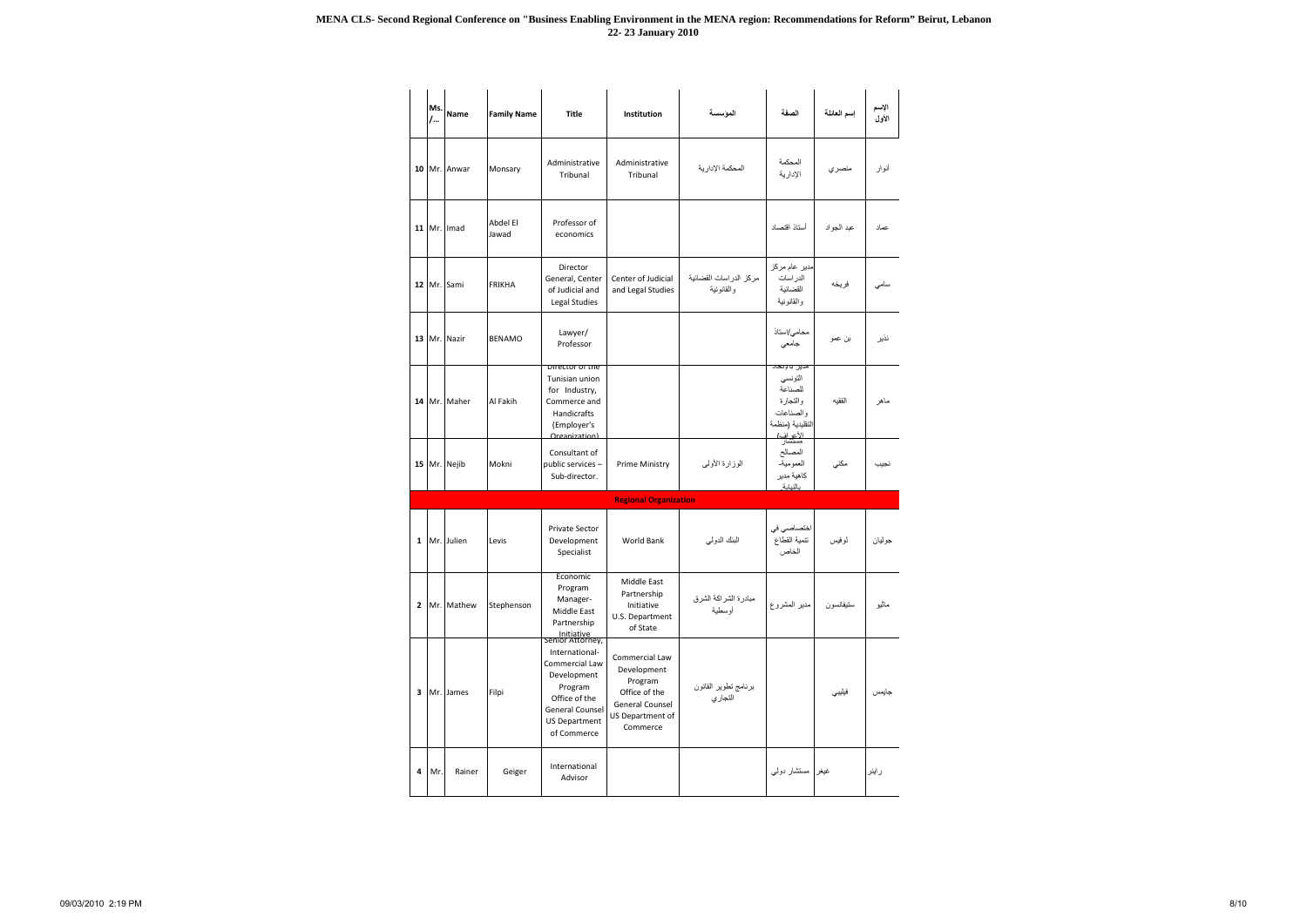|                          | Ms.<br>$\overline{1}$ | <b>Name</b>   | <b>Family Name</b> | <b>Title</b>                                            | Institution                                                                                | المؤسسة                                                | الصفة                                                                   | إسم العائلة | الإسم<br>الأول |
|--------------------------|-----------------------|---------------|--------------------|---------------------------------------------------------|--------------------------------------------------------------------------------------------|--------------------------------------------------------|-------------------------------------------------------------------------|-------------|----------------|
| 5                        |                       | Mr. Joerg     | Simon              | Senior<br>Investment<br>Adviser                         | <b>Millennium Cities</b><br>Initiative<br>Earth Institute at<br>Columbia<br>University, NY | مبادرة المدن الألفية - معهد<br>الأرض في جامعة كولومبيا | مستشار رئيس<br>سايمون <mark>للاستثمار</mark>                            |             | جورغ           |
| 6                        |                       | Mr. Alex      | Boehmer            | Head-MENA<br>OECD<br>investment<br>Programme            | OECD                                                                                       | منظمة التعاون والتنمية في<br>الميدان الاقتصادي         |                                                                         | بومر        | االكسندر       |
| $\overline{\phantom{a}}$ |                       | Ms. Zouha     | Sakr               | Chief of Party<br>Booz Allen<br>Hamilton-WTO<br>project | <b>USAID</b>                                                                               | الوكالة الأميركية للتنمية                              | رئيس، مؤسسة<br>بوز ألين<br>هاملتون -<br>مشروع منظمة<br>التجارة العالمية | صقر         | زها            |
| 8                        |                       | Ms. Roudaina  | Yared              | Lawyer-WTO<br>project                                   | <b>USAID</b>                                                                               | الوكالة الأميركية للتنمية                              | محام - مشروع<br>منظمة التجارة<br>العالمية                               | يارد        | ردينة          |
| 9                        |                       | Ms. Arabella  | Bohsali            | <b>MEPI Program</b><br>Manager                          | <b>US Embassy</b>                                                                          | السفارة الأميركية                                      | مديرة برنامج<br>بحصلي مبادرة الشراكة<br>الشرق أوسطية                    |             | أرابيلا        |
|                          |                       | 10 Ms. Marina | Chamma             | Economic<br>Specialist                                  | <b>US Embassy</b>                                                                          | السفار ة الأمير كية                                    | شما <mark>خبير اقتصادي</mark>                                           |             | مارينا         |
|                          |                       | 11 Ms. Claude | Knesevitch         | Senior Economic<br>Specialist                           | <b>US Embassy</b>                                                                          | السفارة الأميركية                                      | خبير اقتصادي<br>كنيزوفيتش <mark>أول</mark>                              |             | كلود           |
|                          |                       | 12 Mr. Amy    | Tahcho             | Economic &<br>Commercial<br>Officer                     | <b>US Embassy</b>                                                                          | السفار ة الأمير كية                                    | موظف في قسم<br>تاحشو الاقتصاد<br>والتجارة                               |             | أمي            |